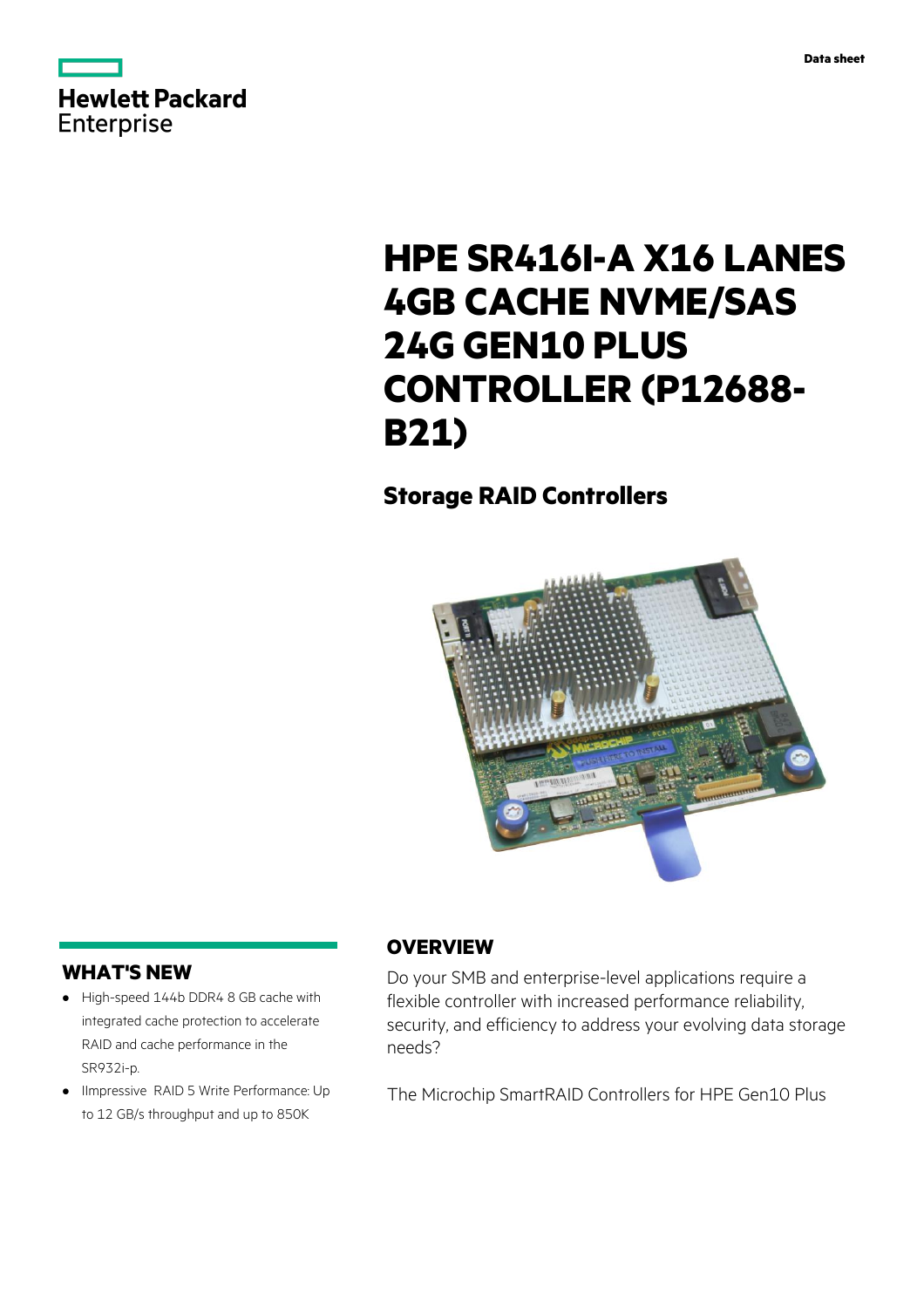IOPs with the SR932i-p.

- **·** Integrated Switchtec™ PCIe switch enabling increased performance and reduced latency access to NVMe storage devices for HBA and RAID modes.
- **·** Supports Hardware Root of Trust.

supports 12 Gb/s SAS and PCIe 4.0 for increased performance while supporting advanced RAID levels with up to 8 GB flashbacked write cache (FBWC). These tri-mode (SAS/SATA/NVMe) controllers operate in Mixed Mode which combines RAID and HBA operations simultaneously, giving you improved deployment flexibility. The Microchip SmartRAID for HPE Gen10 Plus controller portfolio provides the ability to support internally attached drives, allowing integration with existing hardware. These controllers also feature HPE SmartRAID SR Secure Encryption for data-at-rest using Controller-Based Encryption(CBE) for SAS, SATA and NVMe devices which improves reliability.

### **FEATURES**

#### **Industry's Highest Performance RAID Controller**

The Microchip SmartRAID Controllers for HPE Gen10 Plus features up to 46 GB/s bi-directional throughput and up to 3.5M IOPs.

#### **Impressive RAID 5 Transactional Performance**

Up to 12 GB/s throughput and up to 850K IOPs via high-speed 144b DDR4 8 GB cache with integrated cache protection.

#### **Increase RAID Controller Density**

The Microchip SmartRAID Controllers for HPE Gen10 Plus is a type-a Flexible/Modular Controller and does not occupy a PCIe Expansion Slot.

Supports up to 32 direct-connected NVMe/SAS/SATA storage devices.

Fully-utilized online capacity expansion and RAID level migration, a dynamic caching algorithm, and hot-plug drive support.

#### **Integrated Switchtec PCIe Switch**

The Microchip SmartRAID Controllers for HPE Gen10 Plus feature increased performance and reduced latency access to NVMe storage devices for HBA and RAID modes.

With the HPE Silicon Root of Trust integration, this product is designed with enhanced security and a controller-based encryption feature.

Utilize secure boot support for the uEFI host BIOS and Smart Storage Administrator GUI and CLI utilities for configuration, management and diagnosis of SmartRAID controllers.

Controller-based Encryption feature.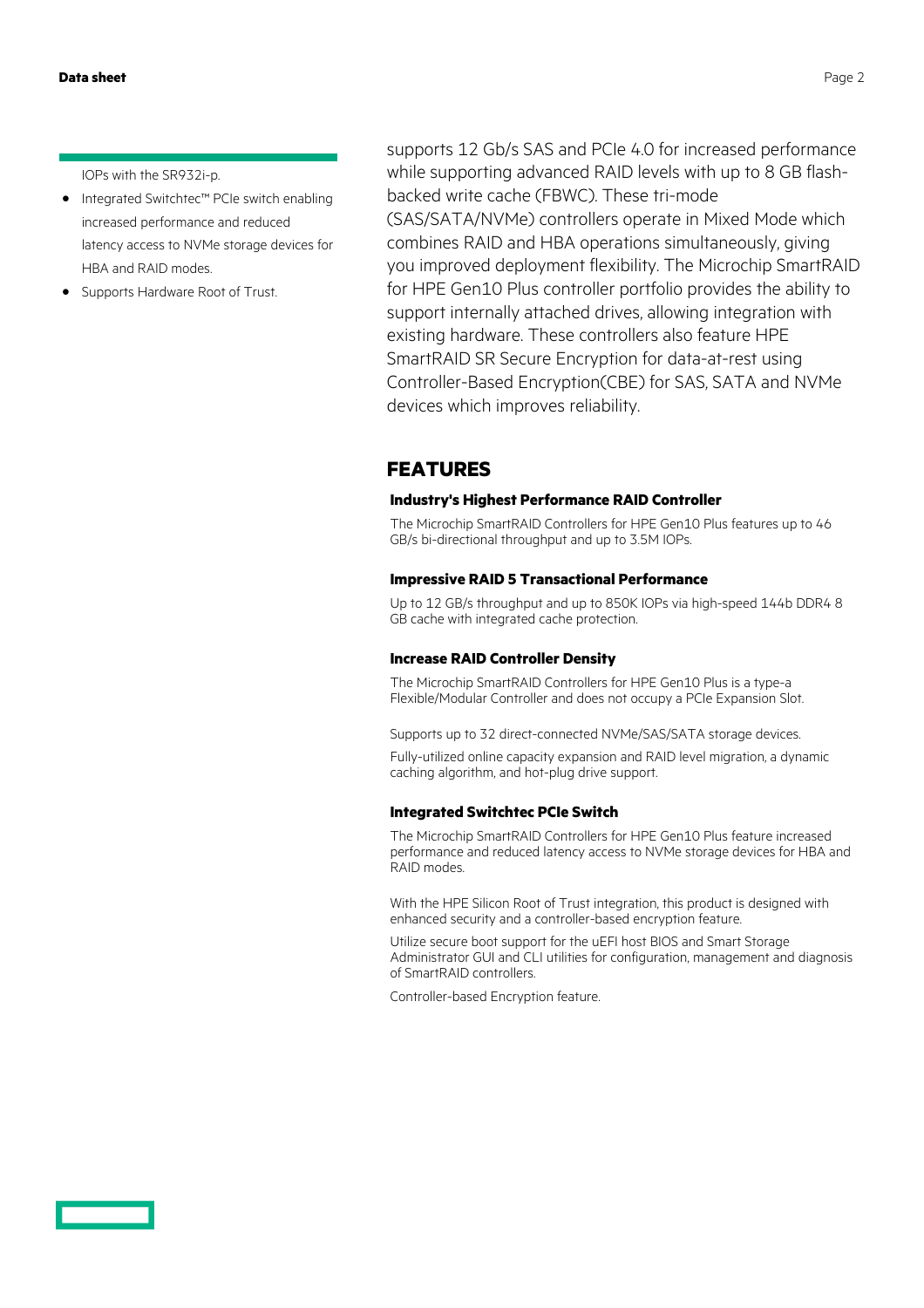# **Technical specifications HPE SR416i-a x16 Lanes 4GB Cache NVMe/SAS 24G Gen10 Plus Controller**

| <b>Product Number</b>              | P12688-B21                                                                                                                                    |
|------------------------------------|-----------------------------------------------------------------------------------------------------------------------------------------------|
| <b>Transfer rate</b>               | Up to 24 GB/s of bi-directional throughput and up to 3.5M IOPs                                                                                |
| <b>Form factor</b>                 | Type-a flexible/modular controller (does not occupy a PCIe Expansion Slot)                                                                    |
| <b>Ports</b>                       | 16 onternal tri-mode ports (SlimSAS SFF-9402 connectors supporting U.2 and U.3) supporting up to 16<br>direct-connected SAS/SATA/NVMe devices |
| Cache                              | 4 GB 72b DDR4-3200 MHz with integrated cache protection using HPE Smart Storage Battery solution                                              |
| <b>RAID levels</b>                 | RAID 0, 1, 1 ADM, 10, 10 ADM, 5, 6, 50, 60                                                                                                    |
| <b>Servers supported</b>           | Refer to Microchip SmartRAID Controllers for Gen10 Plus Controllers QuickSpec for detail.                                                     |
| <b>Additional features</b>         | See Microchip SmartRAID Controllers for HPE Gen10 Plus QuickSpecs for additional detail.                                                      |
| <b>Supported disk enclosure</b>    | N/A                                                                                                                                           |
| <b>Certifications</b>              | EMC, CE, CNS, CT, FC, IC, KC, VC, EMC Doc, CE, C-tick, FCC, KCC, VCCI, BSMI, UL, EN 60950 and 62368,<br>AU NZ LoA and SDoC, RoHs, TW and EU   |
| <b>Product Dimensions (metric)</b> | 99.1 mm x 111.8 mm                                                                                                                            |
| Weight                             | 120q                                                                                                                                          |
| Warranty                           | 3 year parts only                                                                                                                             |